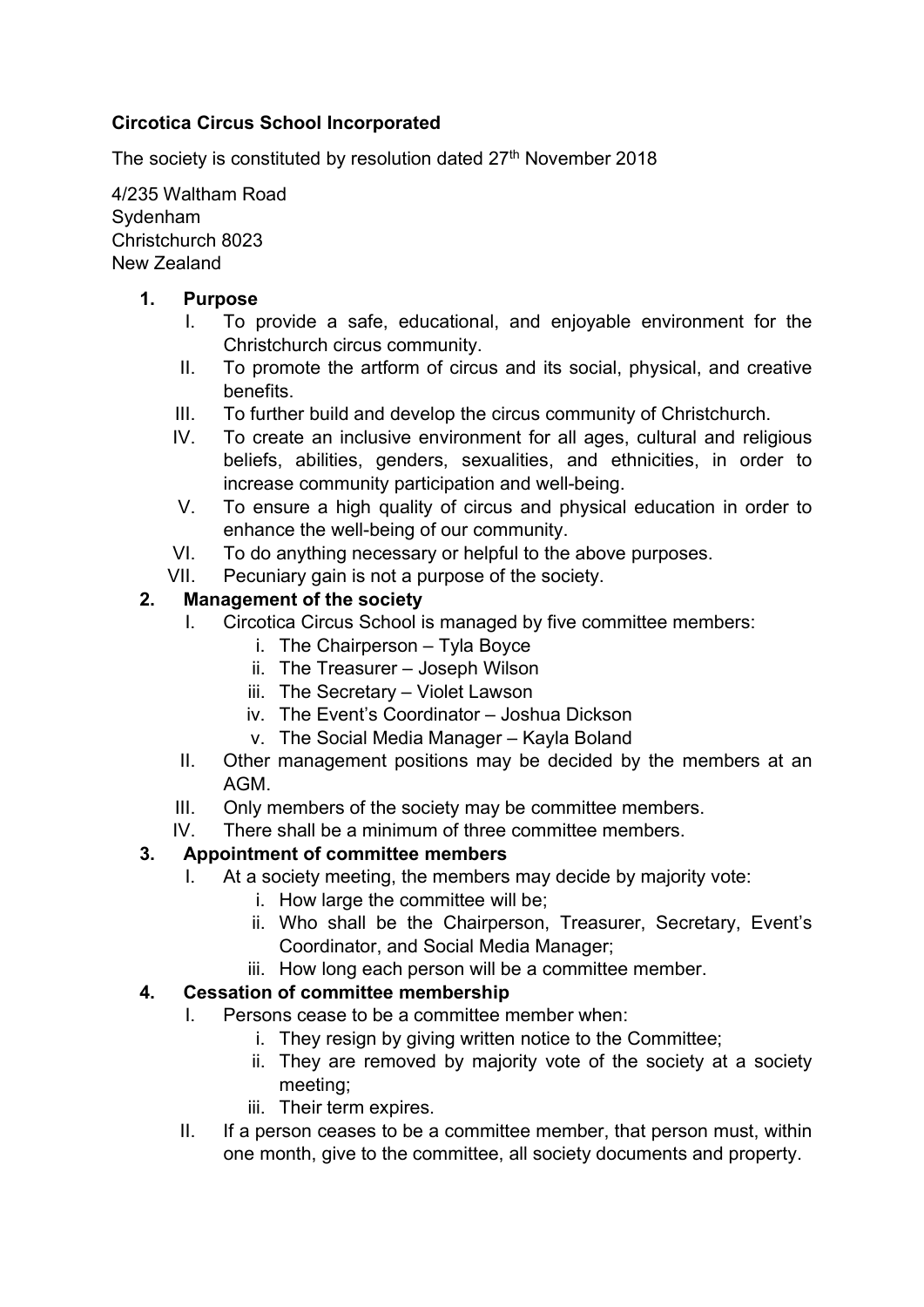## 5. Nomination of committee members

- I. Nominations for members of the committee shall be called for at least 28 days before an Annual General Meeting (AGM):
	- i. Each candidate shall be proposed and seconded in writing by members, and the completed nomination delivered to the Secretary.
	- ii. Nominations shall close at 5pm on the  $5<sup>th</sup>$  day before the Annual General Meeting.
	- iii. All retiring Members of the Committee shall be eligible for reelection.
- II. If the position of any committee member becomes vacant between Annual General Meetings, the Committee may appoint another committee member to fill that vacancy until the next Annual General Meeting.
- III. If any committee member is absent from three consecutive meetings without leave of absence, the Chairperson may declare that person's position to be vacant.

### 6. Role of the Committee

- I. Subject to the rules of the society (The Rules), the role of the Committee is to:
	- i. Administer, manage, and control the Society.
	- ii. Carry out the purposes of the Society and use money or other assets to do that.
	- iii. Manage the Society's financial affairs including approving the annual financial statements for presentation to the Members at the Annual General Meetings.
	- iv. Set accounting policies in line with generally accepted accounting practice.
	- v. Delegate responsibility and co-opt members where necessary.
	- vi. Ensure that all members follow The Rules.
	- vii. Decide how a person becomes a member, and how a person stops being a member.
	- viii. Decide the times and dates for meetings, and set the agenda for meetings.
	- ix. Decide the procedures for dealing with complaints.
	- x. Set membership fees, including subscriptions and levies.
	- xi. Make regulations.
- II. The Committee has all the all of the powers of the Society, unless the Committee's power is limited by these Rules, or by a majority decision of the society.
- III. All decisions of the Committee shall be by a majority vote. In the event of an equal vote, the Chairperson shall have a casting vote, that is, a second vote.
- IV. Decisions of the Committee bind the Society, unless the Committee's power is limited by these Rules or by a majority decision of the Society.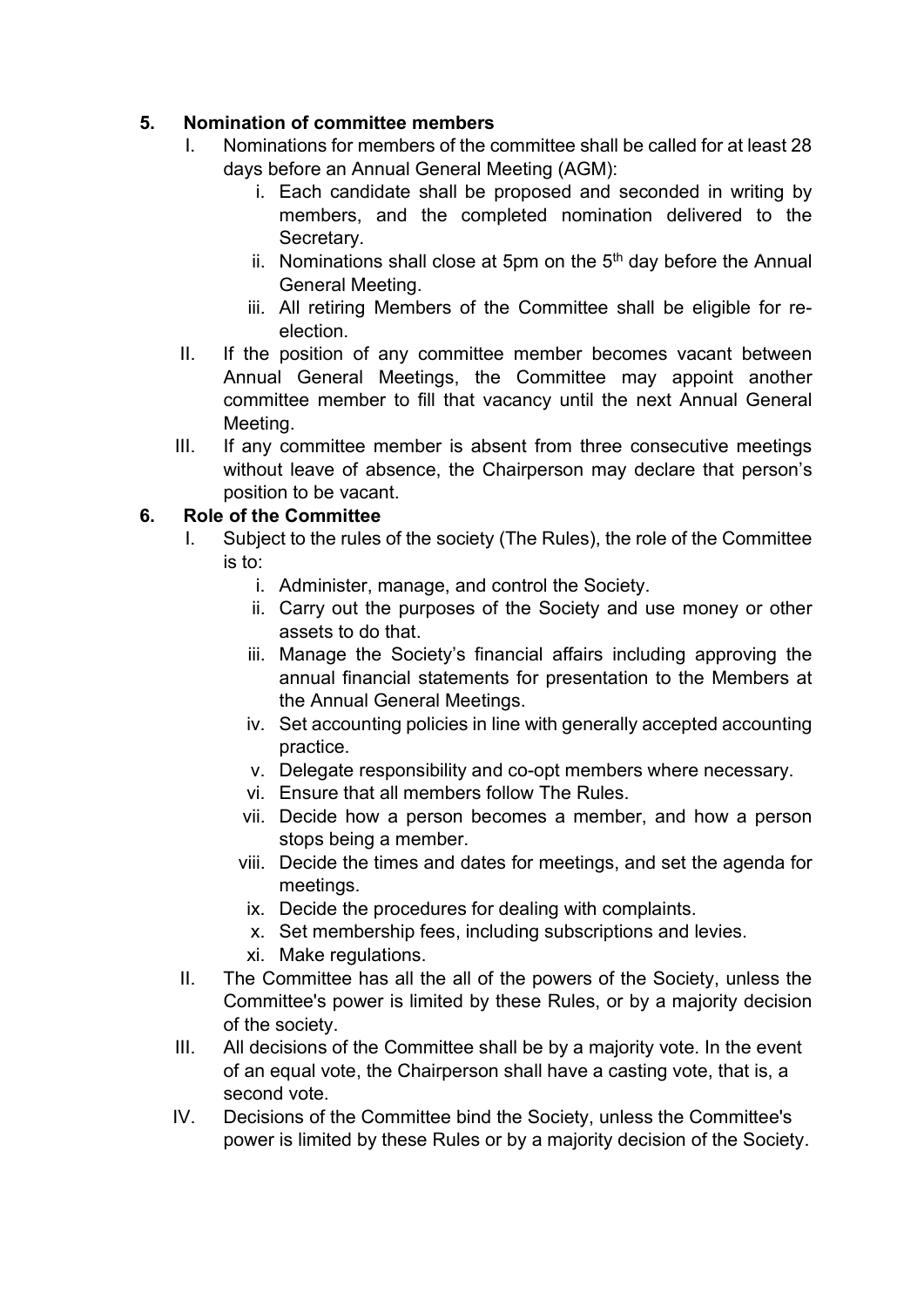# 7. Roles of Committee Members

- I. The Chairperson is responsible for:
	- i. Ensuring that the Rules are followed;
	- ii. Convening Meetings and establishing whether or not a quorum (half of the Committee) is present;
	- iii. Chairing Meetings, deciding who may speak and when:
	- iv. Overseeing the operation of the Society;
	- v. Providing a report on the operations of the Society at each Annual General Meeting.
- II. The secretary is responsible for:
	- i. Recording the minutes of Meetings;
	- ii. Keeping the Register of Members;
	- iii. Receiving and replying to correspondence as required by the Committee;
	- iv. Advising the Registrar of Incorporated Societies of any rule changes.
- III. The treasurer is responsible for:
	- i. Keeping proper accounting records of the Society's financial transactions to allow the Society's financial position to be readily ascertained;
	- ii. Preparing annual financial statements for presentation at each Annual General Meeting These statements should be prepared in accordance with the codeties' accounting policies;
	- iii. Holding the Society's records, documents, and books;
	- iv. Forwarding the annual financial statements for the Society to the Registrar of Incorporated Societies upon their approval by the Members at an Annual General Meeting;
	- v. Providing a financial report at each Annual General Meeting;
	- vi. Providing financial information to the Committee as the Committee determines.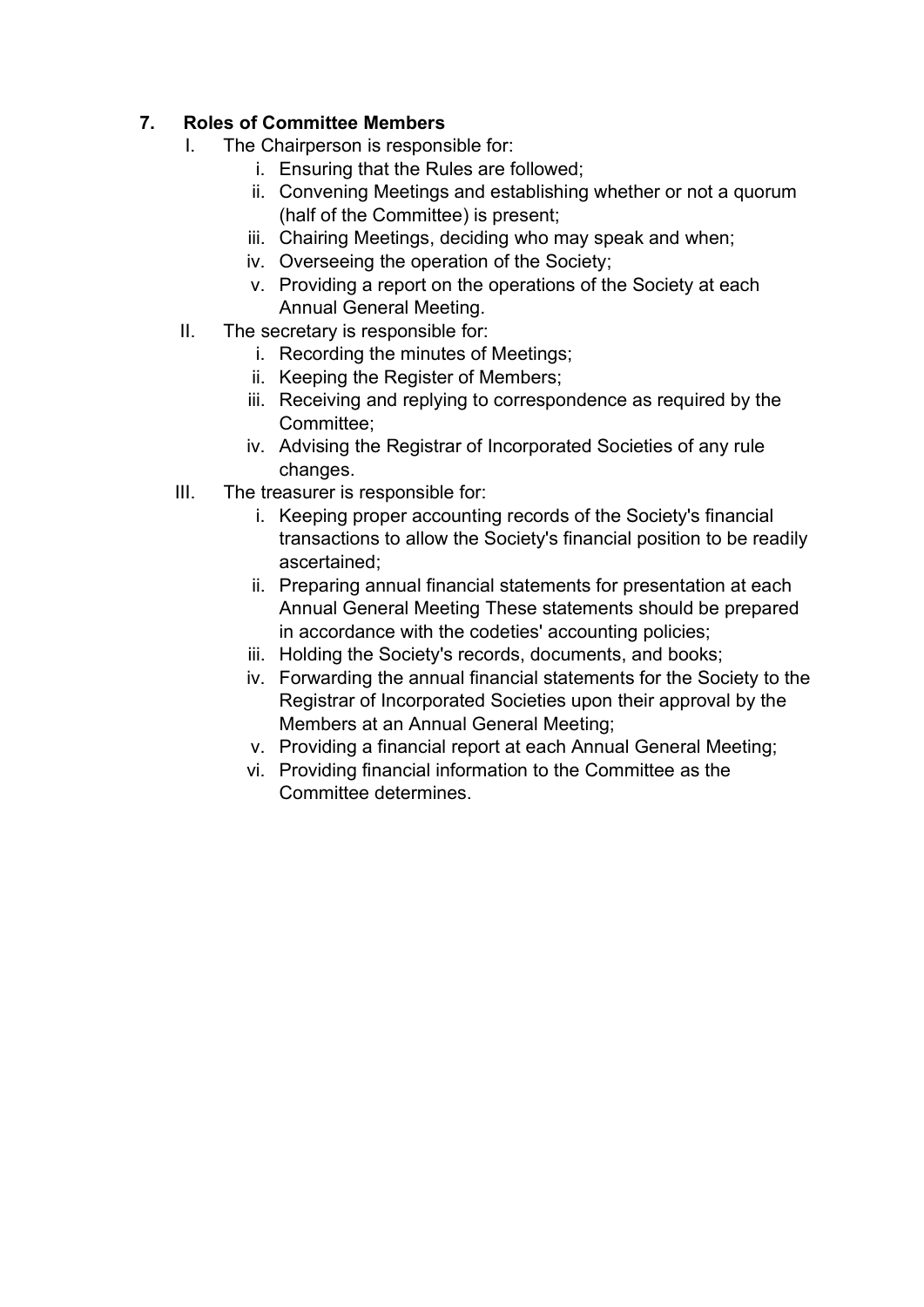### 8. Committee Meetings

- I. Committee meetings may be held via video or telephone conference, or other formats as the Committee may decide;
- II. No Committee Meeting may be held unless more than half of the Committee Members attend;
- III. The Chairperson shall chair Committee Meetings, or if the Chairperson is absent, the Committee shall elect a Committee Member to chair that meeting;
- IV. Decisions of the Committee shall be by majority vote;
- V. The Chairperson or person acting as Chairperson has a casting vote, that is, a second vote;
- VI. Only Committee Members present at a Committee Meeting may vote at that Committee Meeting;
- VII. Subject to these Rules, the Committee may regulate its own practices;
- VIII. The Chairperson or their nominee shall adjourn the meeting if necessary.
	- i. If within half an hour after the time appointed for a meeting a quorum is not present the meeting, if convened upon requisition of members, shall be dissolved; in any other case it shall stand adjourned to a day, time and place determined by the Chairperson of the Society, and if at such adjourned meeting a quorum is not present the meeting shall be dissolved without further adjournments. The Chairperson may with the consent of any Society Meeting adjourn the same from time to time and from place to place but no business shall be transacted at any adjourned meeting other than the business left unfinished at the meeting from which the adjournment took place.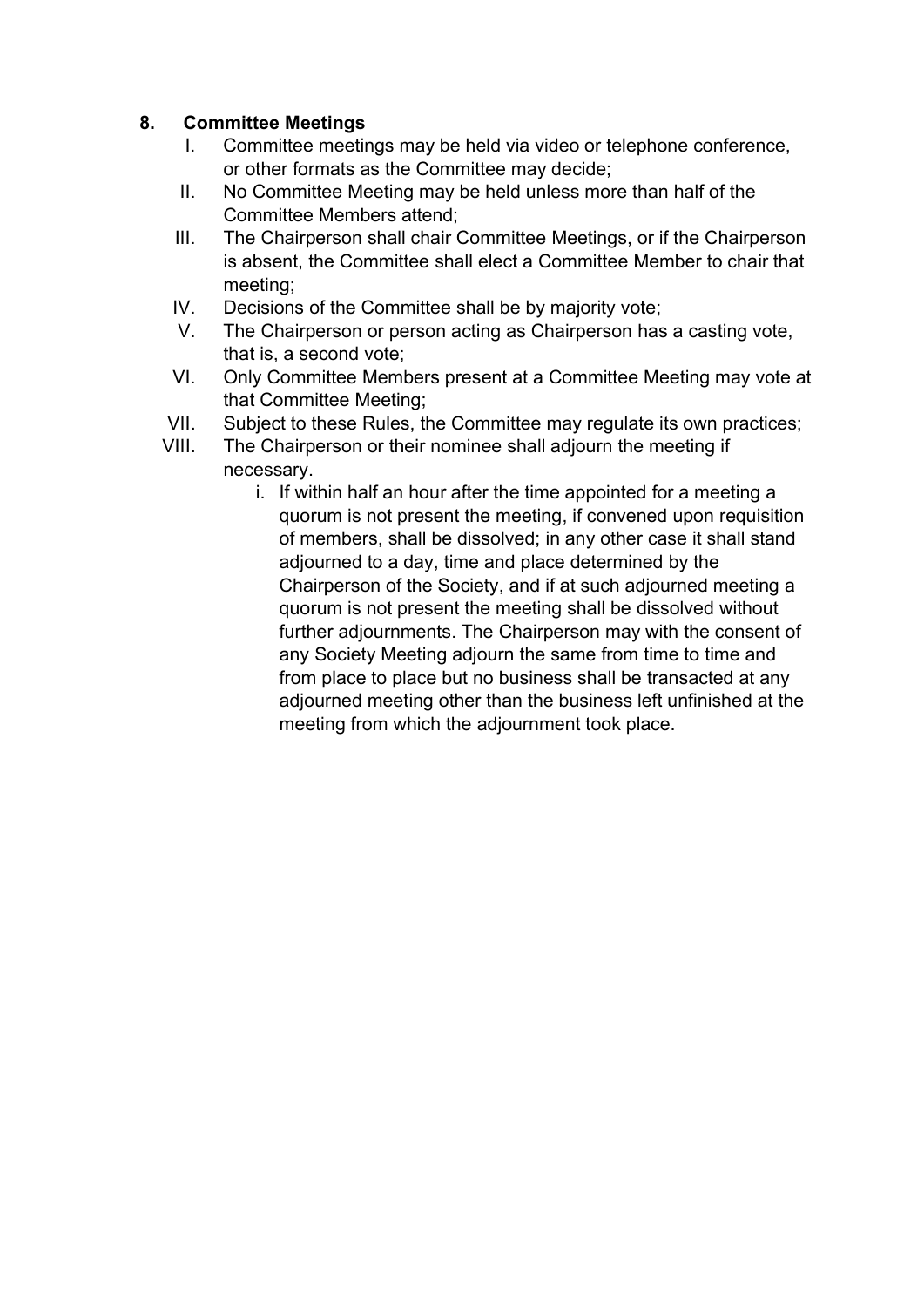### 9. Society Membership

- I. Types of Members:
	- i. Membership may comprise different classes of membership as decided by the Member with the approval of the Society.
- II. Members have the rights and responsibilities set out in these Rules.
- III. Admission of Members:
	- i. All members must have completed our membership forms and be in regular attendance at classes.
	- ii. Members who are contributing services such as teaching are entitled to a number of classes and open training free of charge as agreed upon by the Committee.
	- iii. Applications for new members are open before each term commences.
	- iv. Re-enrolment and membership fees are required within three days of the date of the invoice or before the commencement of each term, whichever occurs first, unless prior arrangement has been made and agreed upon by the Committee.
	- v. If a member fails to re-enrol at the new term or pay their term fees within the specified timeframe, their membership will be forfeited.
- IV. Memberships range in price depending on the level of membership.
- V. All members' emotional and physical needs should be treated with care and respect.
- VI. Memberships all last for 1 term and range from 1 class a week to 10+ classes per week.
- VII. All Members are self- or parent/caregiver- elected to participate in any term.
- VIII. All Members have the right to participate in their pre-elected classes. They have the right to refuse to participate in any activity which makes them feel unsafe or uncomfortable.
	- IX. In the situation that a member wants to change their chosen class enrolment or level of membership, they will not receive any compensation, unless agreed upon by the Committee.
	- X. The Committee shall have complete discretion when it decides whether to allow the applicant to become a Member. The Committee shall advise the applicant of its decision, and that decision shall be final.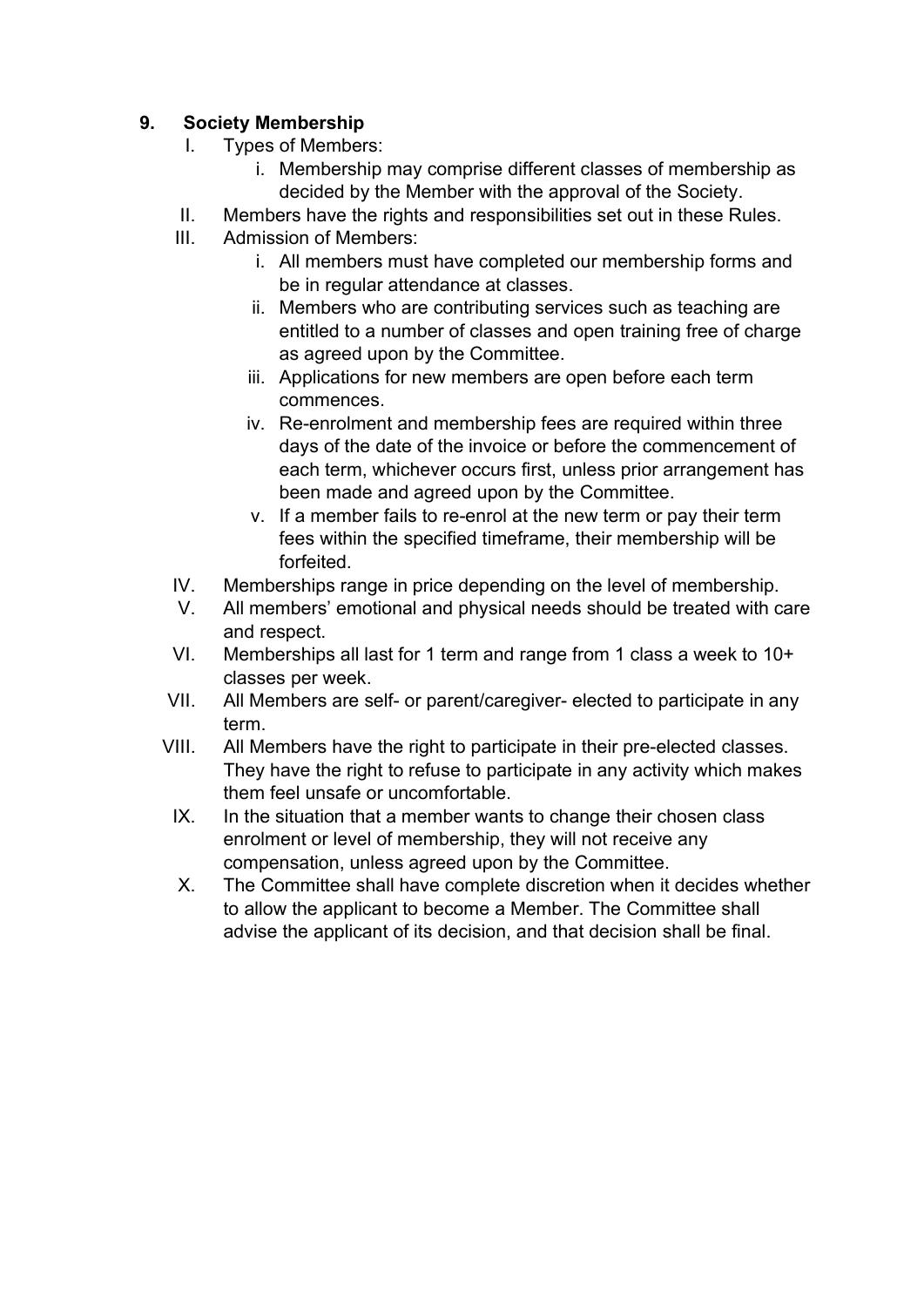# 10. Cessation of Membership

- I. Any Member may forfeit their membership by informing a Committee **Member**
- II. In the situation that a Member forfeits their membership during a term, they will not receive any refund or compensation.
- III. Members who do not uphold the standards and rules of Circotica Circus School Incorporated may have their membership removed. This can be reviewed by management with each new term.
- IV. If, for any reason whatsoever, the Committee is of the view that a Member is breaching the Rules or acting in a manner inconsistent with the purposes of the Society, the Committee may give written notice of this to the Member. The Committee's Notice must:
	- i. Explain how the Member is breaching the Rules or acting in a manner inconsistent with the purposes of the Society;
	- ii. State what the Member must do in order to remedy the situation; or state that the Member must write to the Committee giving reasons why the Committee should not terminate the Member's Membership.
	- iii. State that if, within 14 days of the Member receiving the Committee's Notice, the Committee is not satisfied, the Committee may in its absolute discretion immediately terminate the Member's Membership.
	- iv. If the member appeals to the Committee, the Member will have the right to be fairly heard by the Committee within the following 28 days.

# 11. Obligations of Members

I. All Members (and Committee Members) shall promote the purposes of the Society and shall do nothing to bring the Society into disrepute.

# 12. Use of Money and Other Assets

- I. The Society may only Use Money and Other Assets if:
	- i. It is for a purpose of the Society;
	- ii. It is not for the sole personal or individual benefit of any Member;
	- iii. The use has been approved by the Committee.
- II. No part of the funds if the promoter is used or be available to be used for the private pecuniary profit of any member, proprietor, shareholder, beneficiary, or associate of any of them.

# 13. Additional Powers

- I. The Committee may employ people for the purposes of the Society.
- II. No Member of the organisation or any person associated with a Member, shall participate in or materially influence any decision made by the organisation, in respect of the payment to, or on behalf of, that Member or associated person of any income, benefit, or advantage whatsoever. Any such income shall be reasonable and relative to that which would be paid in an arm's length transaction (being open market value).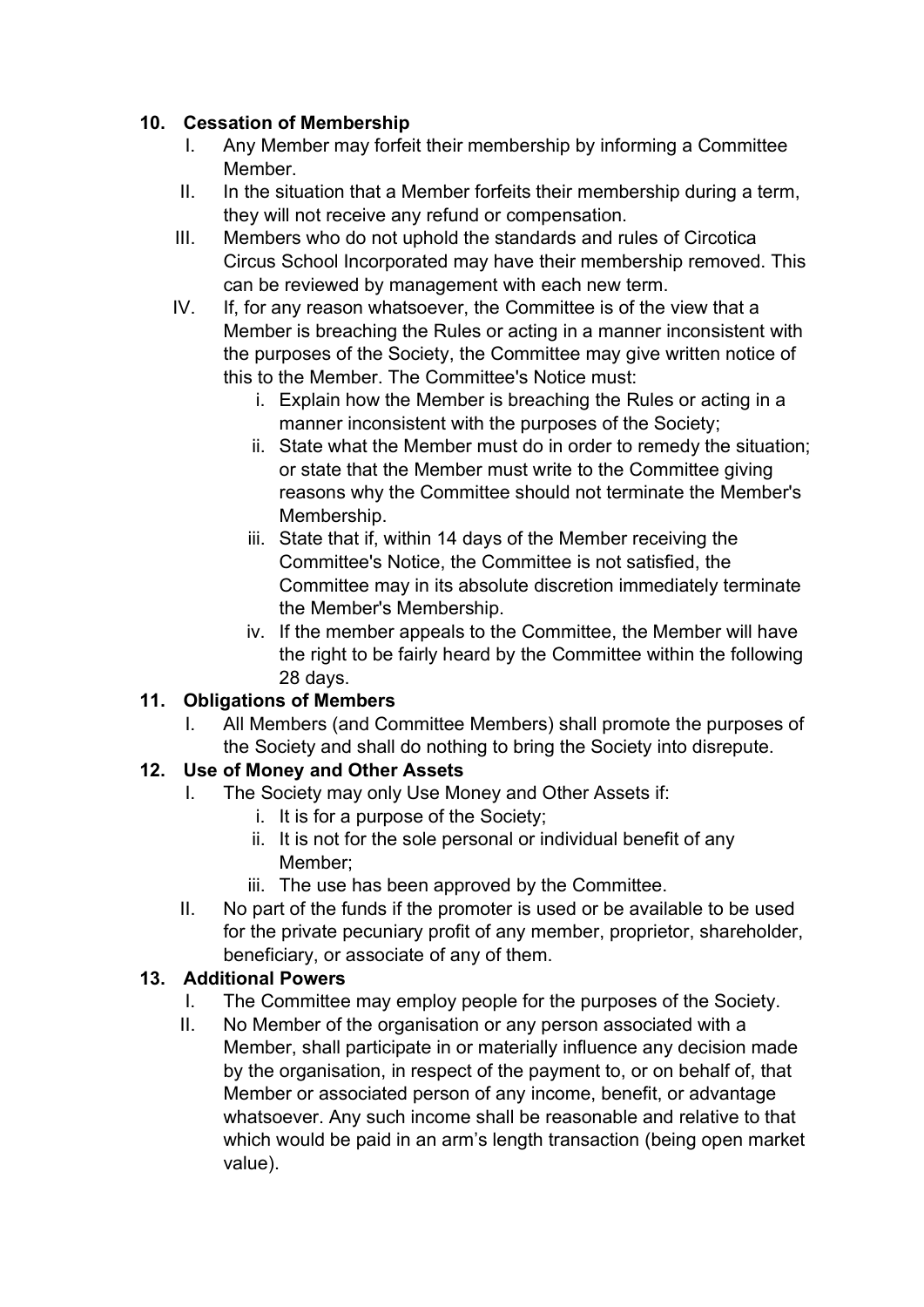### 14. Financial Year

I. The financial year of the Society begins on April 1st of every year and ends on March 31st of the next year.

## 15. Assurance on the Financial Statements

- I. The society shall appoint an accountant to review the annual financial statements of the Society. The Reviewer shall conduct an examination with the objective of providing a report that nothing has come to the Reviewer's attention to cause the Reviewer to believe that the financial information is not presented in accordance with the Society's accounting policies. The Reviewer must be a suitably qualified person, preferably a member of the New Zealand Institute of Chartered Accountants, and must not be a member of the Committee, or an employee of the Society. If the Society appoints a Reviewer who is unable to act for some reason, the Committee shall appoint another Reviewer as a replacement.
- II. The Society shall appoint an Auditor to audit the annual financial statements of the Society. The Auditor shall report on whether the financial statements are prepared in atl material respects in accordance with the Society's accounting policies. The Auditor must be a suitably qualified person and preferably be a member of the New Zealand Institute of Chartered Accountants, and must not be a member of the Committee, or an employee of the Society. If the Society appoints an Auditor who is unable to act for some reason, the Committee shall appoint another Auditor as a replacement. The Committee is responsible to provide the auditor with:
- III. Access to all information of which the Committee is aware that is relevant to the preparation of the financial statements such as records, documentation and other matters
- IV. Additional information that the auditor may request from the Committee for the purpose of the audit; and
- V. Reasonable access to persons within the Society from whom the auditor determines it necessary to obtain evidence.
- VI. No review or audit of the annual financial statements is required unless a review or audit is requested by 10% of the Members at any properly convened Society Meeting.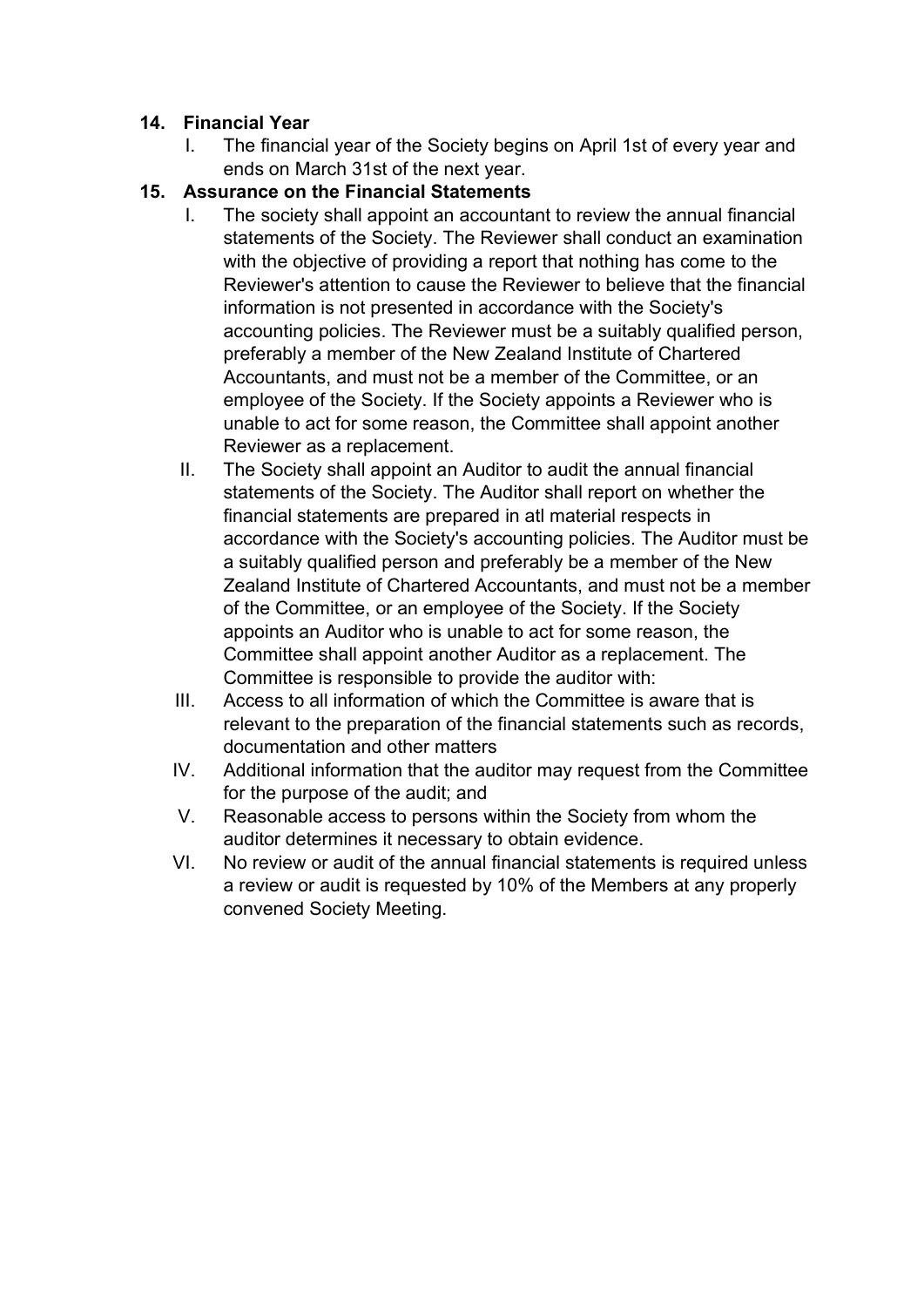# 16. Conduct of Meetings

- I. Society Meetings:
	- i. A Society Meeting is an Annual General Meeting.
	- ii. The Annual General Meeting shall be held once every year. The Committee shall determine when and where the Society shall meet within those dates.
- II. Special General Meetings may be called by the Committee. The Committee must call a Special General Meeting if the Secretary receives a written request signed by at least 10% of the Members.
- III. The Chairperson shall:
	- i. Give all Members at least 14 days Written Notice of the business to be conducted at any Society Meeting.
	- ii. Additionally, the committee will provide, appropriate:
		- 1. A copy of the Chairperson's Report on the Society's operations.
		- 2. Annual Financial Statements as approved by the **Committee**
		- 3. Notice of any motions and the Committee's recommendations about those motions.
	- iii. If the Secretary has sent a notice to all Members in good faith, the Meeting and its business will not be invalidated simply because one or more Members do not receive the notice.
	- iv. Members may attend and vote at Society Meetings.
	- v. Voting rights are 1 per student/parent, and 10 per instructor.
	- vi. No Society Meeting may be held unless at least 5% of eligible Members attend. (This will constitute a quorum.)
	- vii. All Society Meetings shall be chaired by the Chairperson. If the Chairperson is absent, the Treasurer shall Chair that meeting. Any person chairing a Society Meeting has a casting, that is, second vote.
	- viii. On any given motion at a Society Meeting, the Chairperson shall in good faith determine whether to vote by show of hands.
	- ix. However, if at least 10% of Members present at the meeting, demand a secret ballot before a vote by voices or show of hands has begun, voting must be by secret ballot. If a secret ballot is held, the Chair/President will have a casting vote.
	- x. The business of an Annual General Meeting shall be:
		- 1. Receiving any minutes of the previous Society's Meeting;
		- 2. The Chairperson's report on the business of the Society;
		- 3. The Treasurer's report on the finances of the Society, and the Annual Financial Statements;
		- 4. Election of Committee Members;
		- 5. Motions to be considered;
		- 6. General business.
	- xi. The Chairperson or their nominee shall adjourn the meeting if necessary.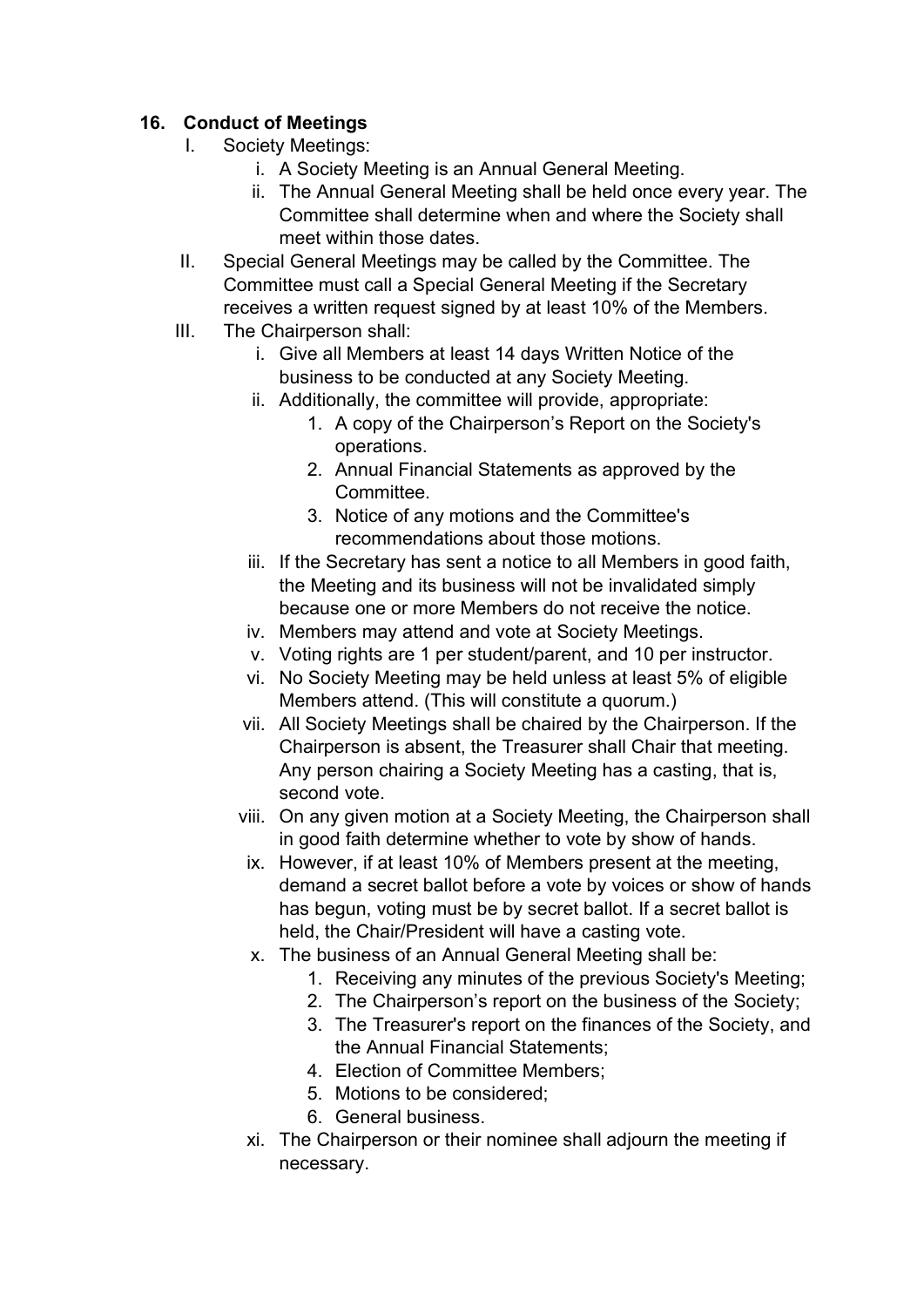- xii. Adjourned Meetings: If within half an hour after the time appointed for a meeting a quorum is not present, if convened upon requisition of members, shall be dissolved; in any other case it shall stand adjourned to a day, time and place determined by the Chairperson of the Society, and if at such adjourned meeting a quorum is not present the meeting shall be dissolved without further adjournments. The Chairperson may with the consent of any Society Meeting adjourn the same from time to time and from place to place but no business shall be transacted at any adjourned meeting other than the business left unfinished at the meeting from which the adjournment took place.
- xiii. Motions at Society Meetings:
	- 1. Any Member may request that a motion be voted on ("Member's Motion") at a particular Society Meeting, by giving written notice to the Secretary at least 7 days before that meeting. The Member may also provide information in support of the motion

xiv. The Committee may in its absolute discretion decide whether or not the Society will vote on the motion. However, if the Member's Motion is signed by at least 10 % of eligible Members:

- 1. It must be voted n at the Socety Meeting chosen by the Member; and
- 2. The Secretary must give the Member's Information to all Members at least 5 days before the Society Meeting chosen by the Member; or
- 3. If the Secretary fails to do this, the Member has the right to raise the motion at the following Society Meeting.
- 4. The Committee may also decide to put forward motions for the Society to vote on ("Committee Motions") which shall be suitably notified.

#### 17. Common Seal

- I. The Committee shall provide a common seal for the Society and may from time to time replace it with a new one.
- II. The Chairperson shall have custody of the common seal, which shall only be used by the authority of the Committee. Every document to which the common seal is affixed shall be signed by the Chairperson and countersigned by the Secretary or a member of the Committee.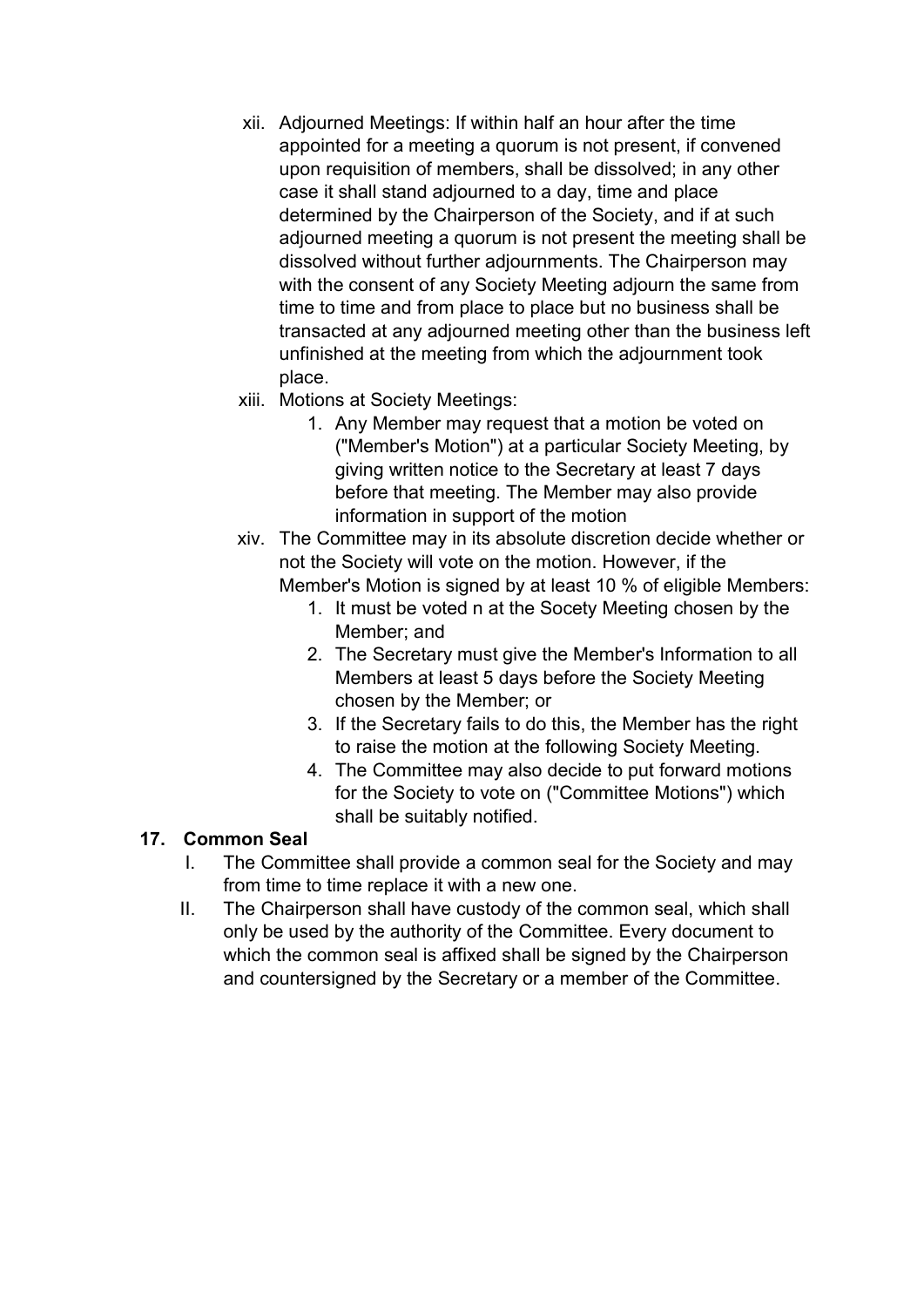### 18. Altering the rules

- I. The Society may alter or replace these Rules at a Society Meeting by a resolution passed by a two-thirds majority of those Members present and voting.
- II. Any proposed motion to amend or replace these Rules shall be signed by at least 10% of eligible Members and given in writing to the Secretary at least 7 days before the Society Meeting at which the motion is to be considered and accompanied by a written explanation of the reasons for the proposal.
- III. At least 5 days before the General Meeting at which any Rule change is to be considered the Chairperson shall give to all Members written notice of the proposed motion, the reasons for the proposal, and any recommendations the Committee has.
- IV. When a Rule change is approved by a General Meeting no Rule change shall take effect until the Secretary has filed the changes with the Registrar of Incorporated Societies.
- V. No addition to or alteration of the aims, personal benefit clause or the winding up clause shall be made which affect the tax exempt status.
- VI. The provisions and effect of this clause shall not be removed from this document and shall be included and implied into any document replacing this document.

# 19. Bylaws

I. The Committee may from time-to-time make, alter or rescind bylaws for the general management of the society, so long as these are not repugnant to these rules or to the provisions of law. All such bylaws shall be binding on members of the Society. A copy of the bylaws for the time being, shall be available for inspection by any member on request to the Chairperson.

# 20. Dissolution

- I. The Society's debts, costs and liabilities shall be paid.
- II. All remaining assets of Circotica Circus School Incorporated will be divided and distributed to the other circus schools in New Zealand.
- III. Dissolution should occur at the completion of a term with all services provided to all members. If this is not possible, all members should be offered the appropriate refund or replacement classes.
- IV. If upon winding up or dissolution of the organisation there remains after the satisfaction of all its debts and liabilities any property whatsoever the same shall not be paid or distributed among the members of the organisation but shall be given or transferred to some other body with similar objects to the first organisation or for some other charitable purpose, within New Zealand.